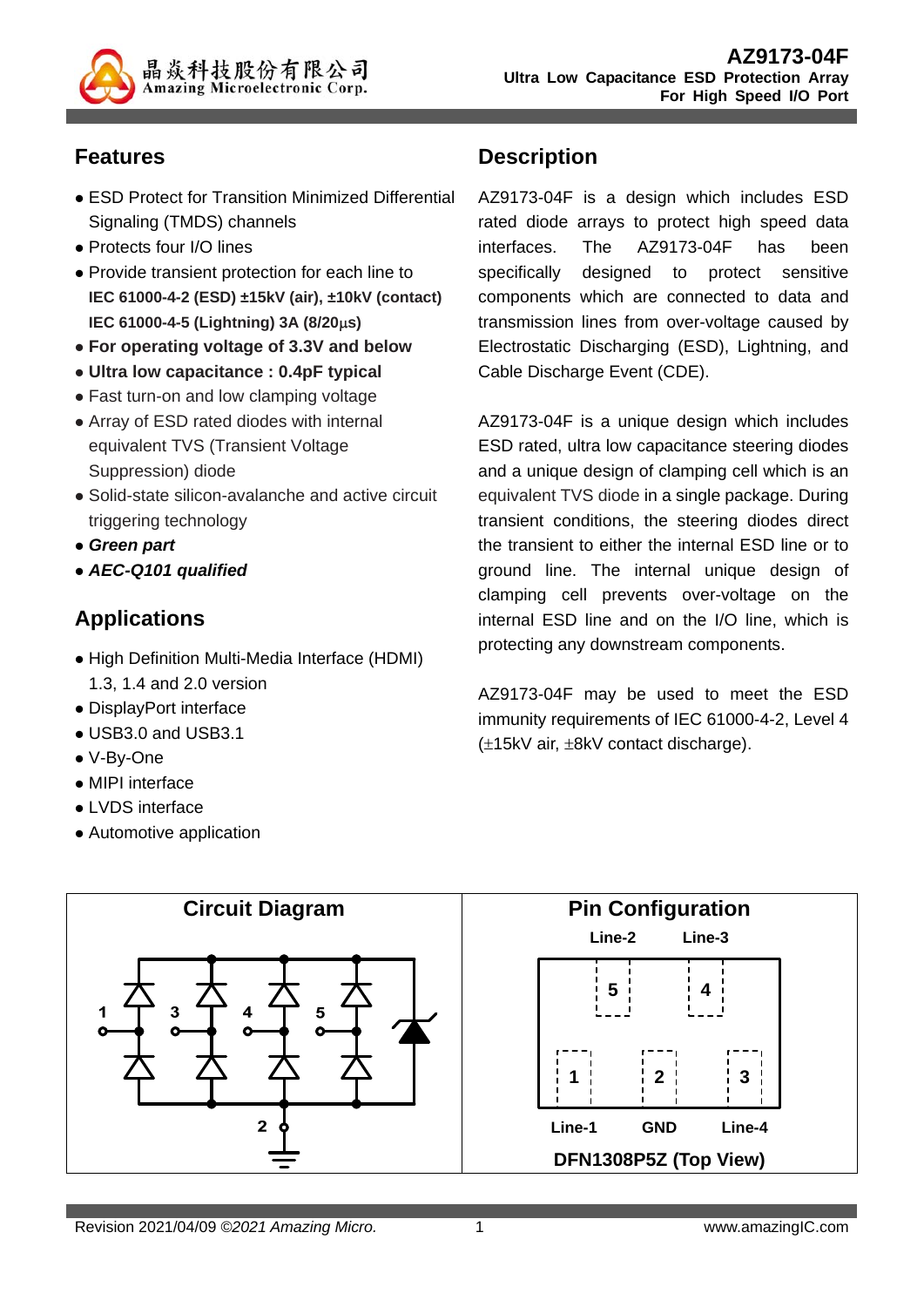

# **Specifications**

| <b>Absolute Maximum Ratings</b>            |                            |                 |             |  |
|--------------------------------------------|----------------------------|-----------------|-------------|--|
| <b>Parameter</b>                           | <b>Symbol</b>              | Rating          | Unit        |  |
| Peak Pulse Current ( $t_p$ = 8/20 $\mu$ s) | <b>I</b> <sub>PP</sub>     | 3               | A           |  |
| Operating Voltage (I/O pin-GND)            | $\rm V_{DC}$               | 3.6             |             |  |
| ESD per IEC 61000-4-2 (Air)                |                            | ±15             |             |  |
| ESD per IEC 61000-4-2 (Contact)            | V <sub>ESD</sub>           | kV              |             |  |
| <b>Lead Soldering Temperature</b>          | $T_{\texttt{SOL}}$         | 260 (10 sec.)   | $^{\circ}C$ |  |
| <b>Operating Temperature</b>               | $\mathsf{T}_{\mathsf{OP}}$ | $-55$ to $+125$ | $^{\circ}C$ |  |
| Storage Temperature                        | T <sub>STO</sub>           | $-55$ to $+150$ | $^{\circ}C$ |  |

| <b>Electrical Characteristics</b>               |                             |                                                                                                         |     |            |            |          |
|-------------------------------------------------|-----------------------------|---------------------------------------------------------------------------------------------------------|-----|------------|------------|----------|
| <b>Parameter</b>                                | <b>Symbol</b>               | <b>Condition</b>                                                                                        | Min | <b>Typ</b> | <b>Max</b> | Unit     |
| Reverse Stand-Off<br>Voltage                    | <b>V</b> <sub>RWM</sub>     | Pin-1,-3,-4,-5 to pin-2, $T = 25^{\circ}$ C.                                                            |     |            | 3.3        | $\vee$   |
| <b>Channel Leakage</b><br>Current               | $I_{CH\text{-}\text{Leak}}$ | $V_{Pin-1,-3,-4,-5} = 3.3V, V_{Pin-2} = 0V,$<br>$T = 25^{\circ}$ C.                                     |     |            | 0.1        | μA       |
| Reverse Breakdown<br>Voltage                    | $V_{BV}$                    | $I_{\text{BV}} = 1 \text{mA}$ , T = 25 <sup>o</sup> C, pin-1,-3,-4,-5<br>to pin-2.                      | 5   |            | 8          | $\vee$   |
| <b>Forward Voltage</b>                          | $V_F$                       | $I_F = 15 \text{mA}$ , pin-2 to pin-1,-3,-4,-5,<br>$T = 25^{\circ}$ C.                                  | 0.6 |            | 1.2        | $\vee$   |
| <b>ESD Clamping</b><br>Voltage (Note 1)         | $V_{CL-ESD}$                | IEC 61000-4-2 +8kV (I <sub>TLP</sub> =16A),<br>$T = 25^{\circ}C$ , contact mode, any I/O pin<br>to GND. |     | 11         |            | $\vee$   |
| <b>ESD Dynamic</b><br><b>Turn-on Resistance</b> | $R_{\text{dynamic}}$        | IEC 61000-4-2, 0~+8kV, T = $25^{\circ}$ C,<br>contact mode, any I/O pin to GND.                         |     | 0.34       |            | $\Omega$ |
| <b>Channel Input</b><br>Capacitance             | $\mathsf{C}_{\textsf{IN}}$  | $V_{pin-2} = 0V$ , $V_{IN} = 1.65V$ , $f = 1MHz$ ,<br>$T = 25^{\circ}C$ , any I/O pin to GND.           |     | 0.4        | 0.55       | рF       |
| <b>Channel to Channel</b><br>Input Capacitance  | $C_{I/O-to-I/O}$            | $V_{pin-2} = 0V$ , $V_{IN} = 1.65V$ , f = 1MHz,<br>$T = 25^{\circ}C$ , between I/O pins.                |     | 0.03       | 0.06       | рF       |

Note 1: ESD Clamping Voltage was measured by Transmission Line Pulsing (TLP) System.

TLP conditions:  $Z_0 = 50\Omega$ ,  $t_p = 100$ ns,  $t_r = 1$ ns.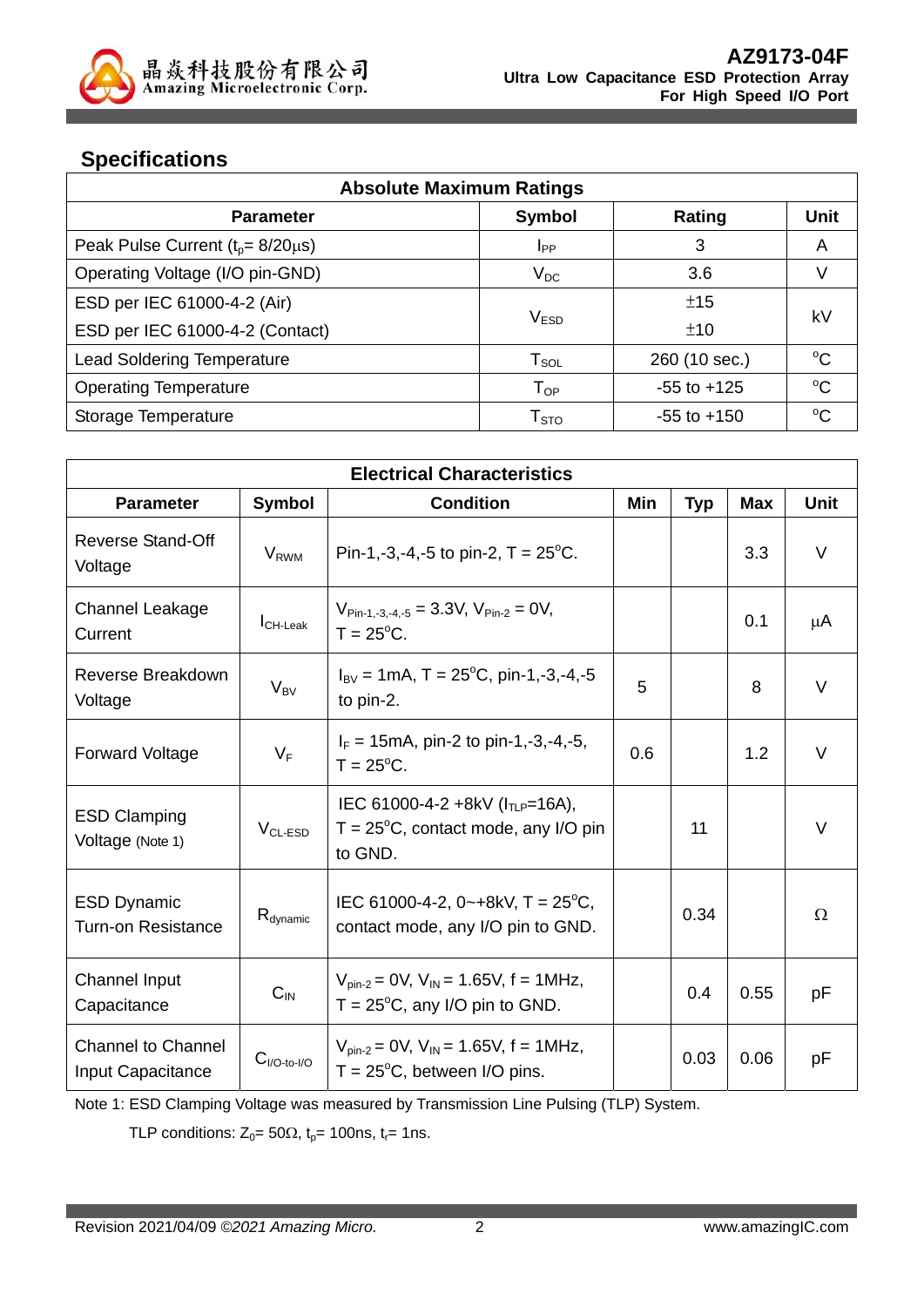

#### **Typical Characteristics**





**Insertion Loss S<sub>DD</sub> 0 -5** Insertion Loss S<sub>pp</sub> (dB) Insertion Loss S<sub>DD</sub> (dB) **-10 -15 -20 -25 -3dB Freq.: ~ 7.9GHz**—ا 30-<br>1e+7 **1e+7 1e+8 1e+9 1e+10 Frequency (Hz)**





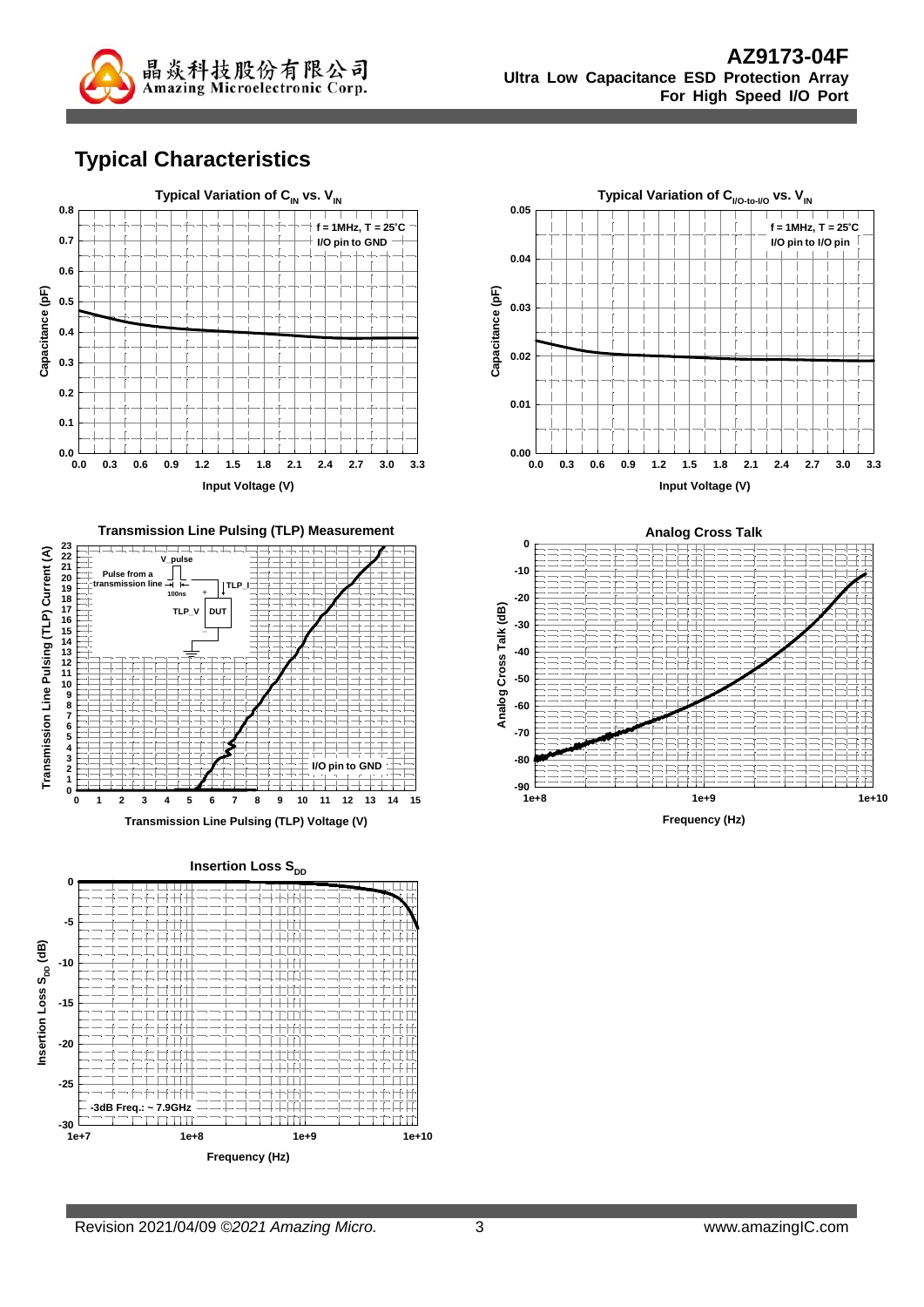

## **Applications Information**

The AZ9173-04F is designed to protect four data lines from transient over-voltage (such as ESD stress pulse). The device connection of AZ9173-04F is shown in the Fig. 1. In Fig. 1, the four protected data lines are connected to the ESD protection pins (pin-1, pin-3, pin-4, and pin-5) of AZ9173-04F. The ground pin (pin-2) of AZ9173-04F is the negative reference pin. This pin should be directly connected to the GND rail of PCB (Printed Circuit Board). To get minimum parasitic inductance, the path length should keep as short as possible.

AZ9173-04F can provide ESD protection for 4 I/O signal lines simultaneously. If the number of I/O signal lines is less than 4, the unused I/O pins can be simply left as NC pins.



**Fig. 1 Data lines connection of AZ9173-04F.**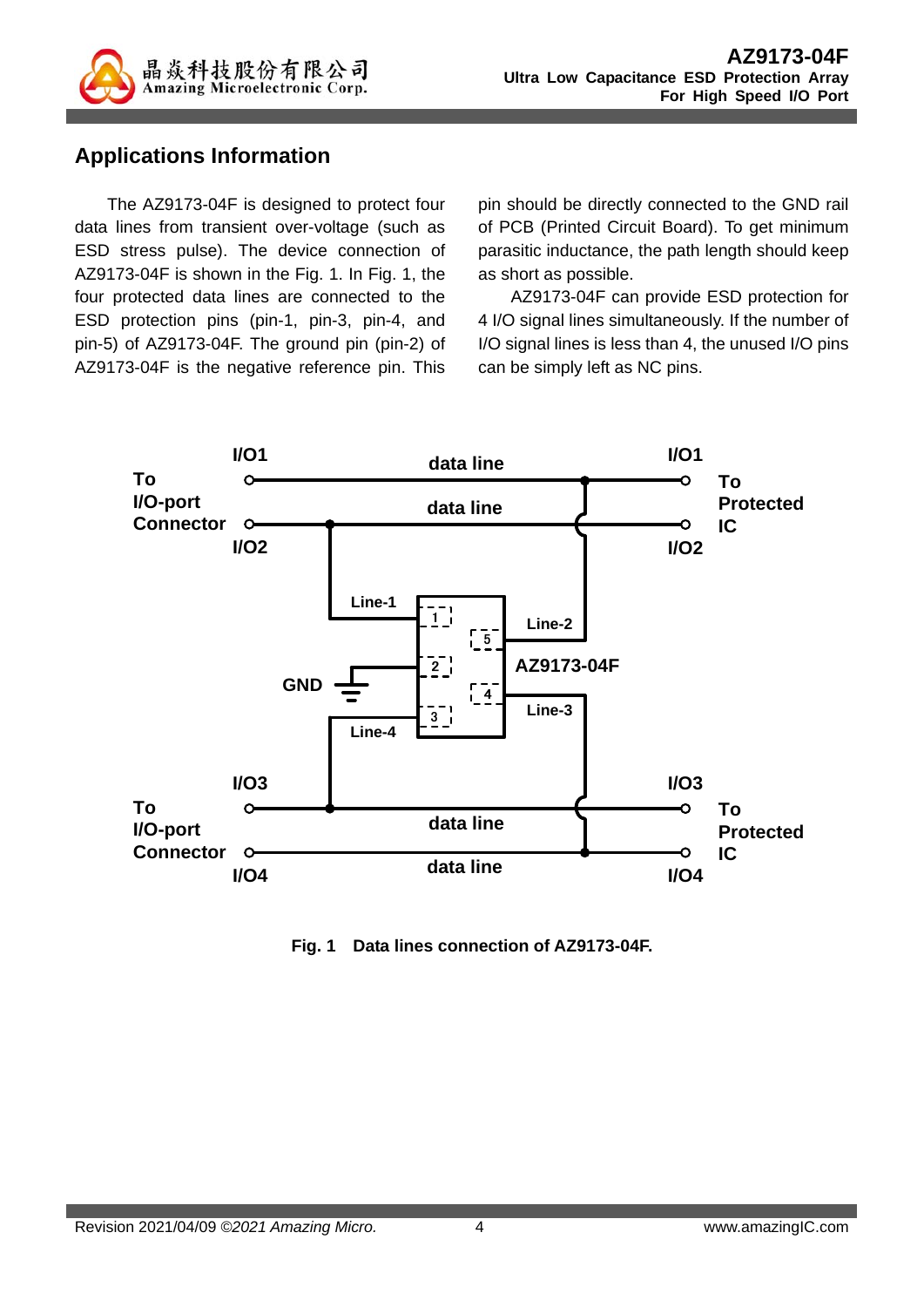

## **Mechanical Details**









|                | <b>Millimeters</b> |              |      |  |
|----------------|--------------------|--------------|------|--|
| Symbol         | MIN.               | NOM.         | MAX. |  |
| A              | 0.37               | 0.40         | 0.43 |  |
| A <sub>1</sub> | 0.00               | 0.02<br>0.05 |      |  |
| b              | 0.13               | 0.18         | 0.23 |  |
| A3             | 0.08               | 0.13         | 0.18 |  |
| D              | 1.20               | 1.30         | 1.40 |  |
| е              | 0.45 BSC           |              |      |  |
| е1             | 0.50 BSC           |              |      |  |
| Е              | 0.70               | 0.80<br>0.90 |      |  |
|                | 0.20               | 0.25         | 0.30 |  |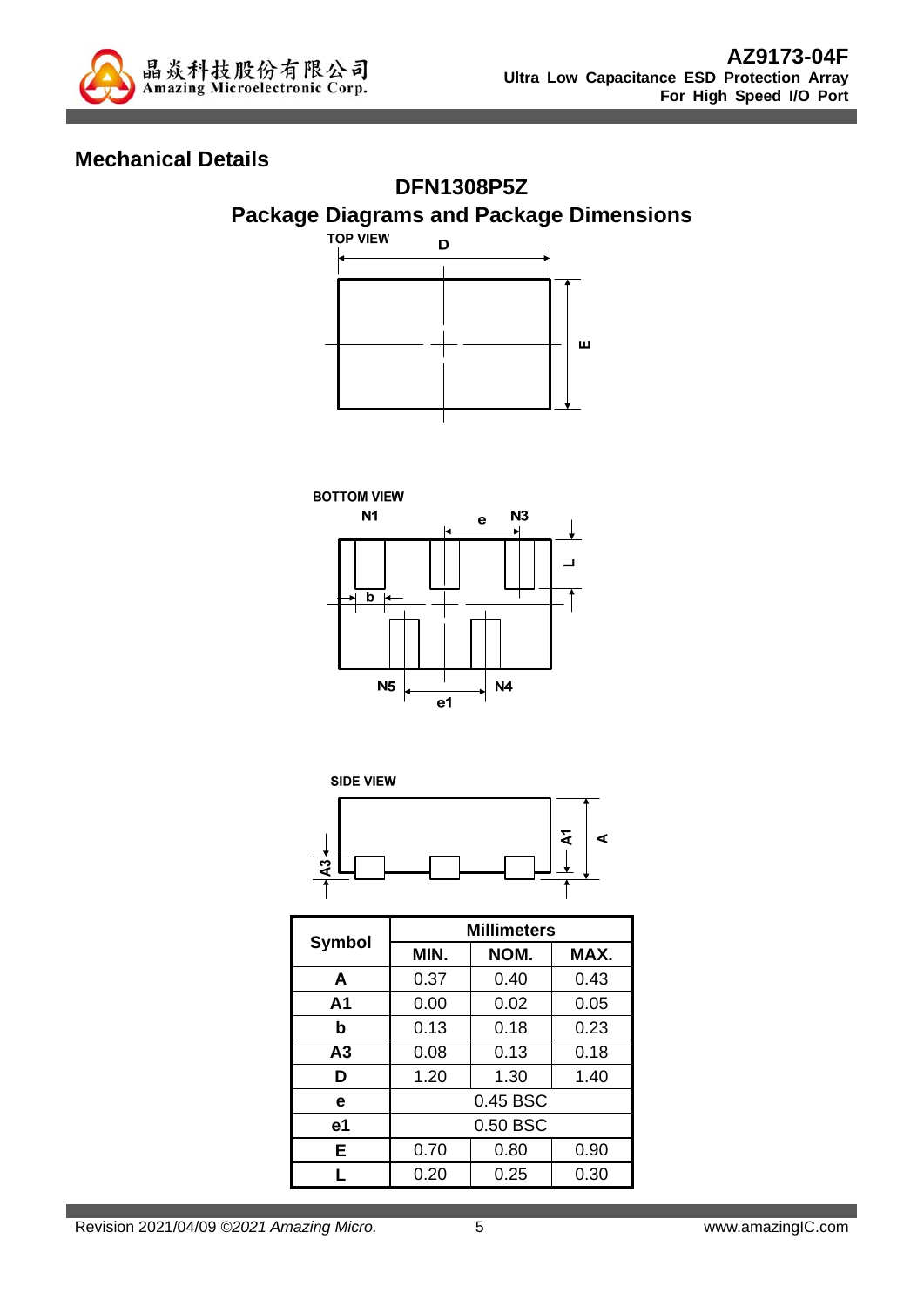

# **Land Layout**



| <b>Dimensions</b> |                   |  |  |
|-------------------|-------------------|--|--|
| <b>Index</b>      | <b>Millimeter</b> |  |  |
| F                 | 0.45              |  |  |
| G                 | 0.25              |  |  |
| Н                 | 0.23              |  |  |
| M                 | 0.40              |  |  |
| N                 | 1.05              |  |  |
| Р                 | 0.50              |  |  |

Notes:

This LAND LAYOUT is for reference purposes only. Please consult your manufacturing partners to ensure your company's PCB design guidelines are met.

## **Marking Code**



7 = Device Code  $X = Date Code$ Y= Control Code

| <b>Part Number</b>             | <b>Marking Code</b> |
|--------------------------------|---------------------|
| AZ9173-04F.R7G<br>(Green part) | 7XY                 |

Note. Green means Pb-free, RoHS, and Halogen free compliant.

#### **Ordering Information**

| PN#            | Material |     | Type Reel size | <b>MOO</b> | MOO/internal box                               | MOQ/carton                 |
|----------------|----------|-----|----------------|------------|------------------------------------------------|----------------------------|
| AZ9173-04F.R7G | Green    | T/R | $7$ inch       |            | $\mid 3,000$ /reel $\mid 4$ reels = 12,000/box | 6 boxes = $72,000$ /carton |